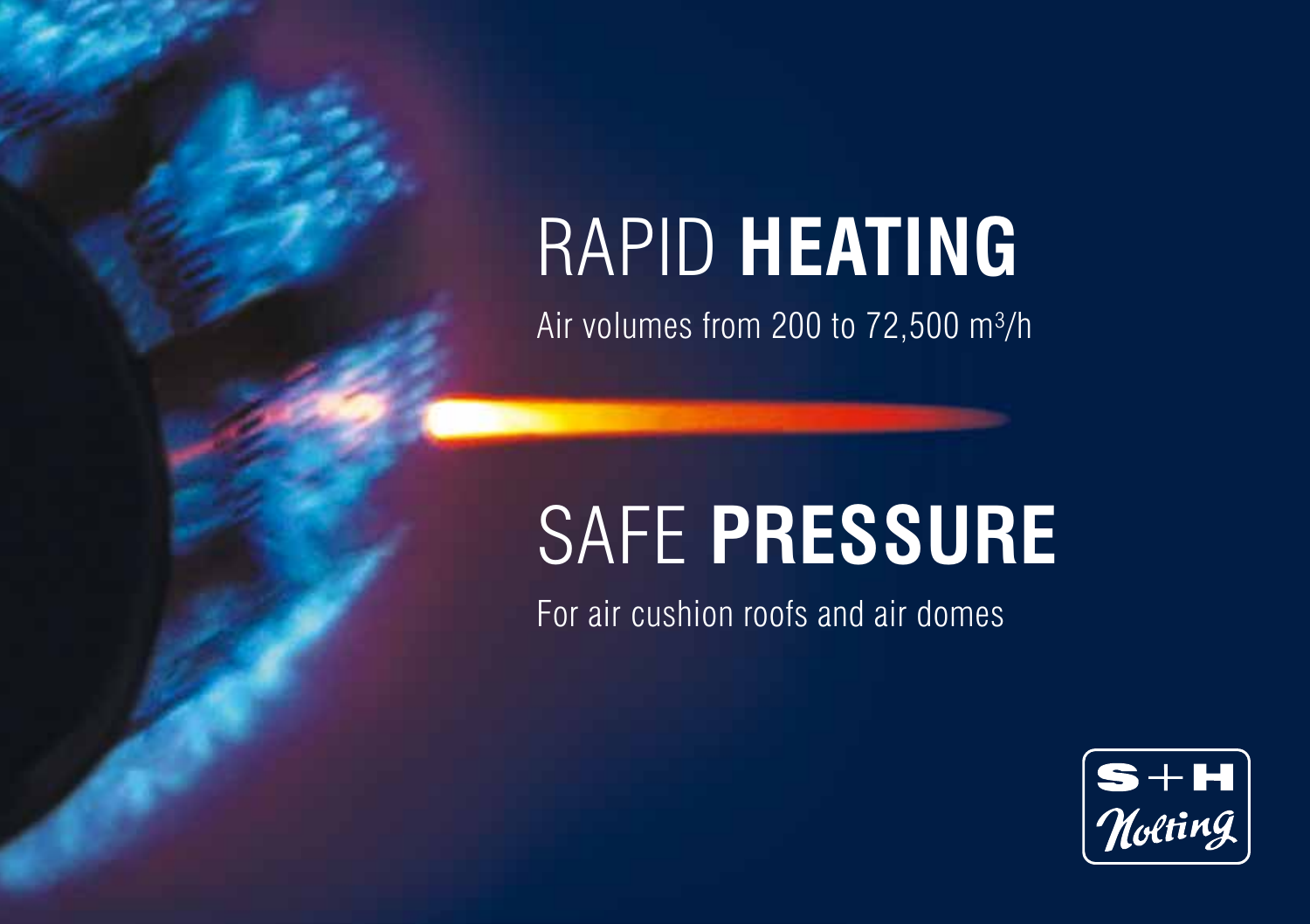#### **Areas of application:**

- **Exhibition halls**
- **Construction site heating**
- **Construction site drying**
- $\Box$  De-icing
- **Exent rooms**
- **Marquees**
- **Aircraft hangars**
- **Horticulture**
- **Drying grain**
- **Greenhouses**
- **Rooms for commercial use**
- **I** Industrial halls
- Storage rooms
- **Agriculture**
- **Logistics centres**
- **Production facilities**
- **Protection spaces**
- Sports halls
- Stable heating
- $\blacksquare$  Tennis halls
- **Air domes**
- **Drying units**
- **Event tents**
- Consumer markets
- **Workshops**



Galvanised stainless steel is available in all RAL colours.

## INNOVATIVE AIR HEATING TECHNOLOGY

### **High-performance, energy-saving, certified**

We can confidently say we belong to the leading companies specialising in production of heated air. Individual client requirements are flexibly and creatively respected with the backing of our business research and development. We stress outstanding quality and the best pricing structure for our clients. All machines are produced at our Detmold factory, our expertise is exemplary and final controls perfect. On-going enhancement of our heated air units is proved by our quality control under internationally-recognised norm DIN EN ISO 9001:2008 and in addition all our products and processes undergo carefully-defined controls aimed at on-going enhancement (KVP by the PDCA cycle).

### **Heated air units by S+H Nolting –**

Our range for you:

- **Currently 11 series with 73 machines**
- Stainless steel and galvanized steel plate
- $\blacksquare$  Air volumes from 200 to 72,500 m<sup>3</sup>/h
- $\blacksquare$  Heating media electric/natural gas/liquid gas/heating oil
- Numerous applications (see left)
- ... we always deliver customized temperature!





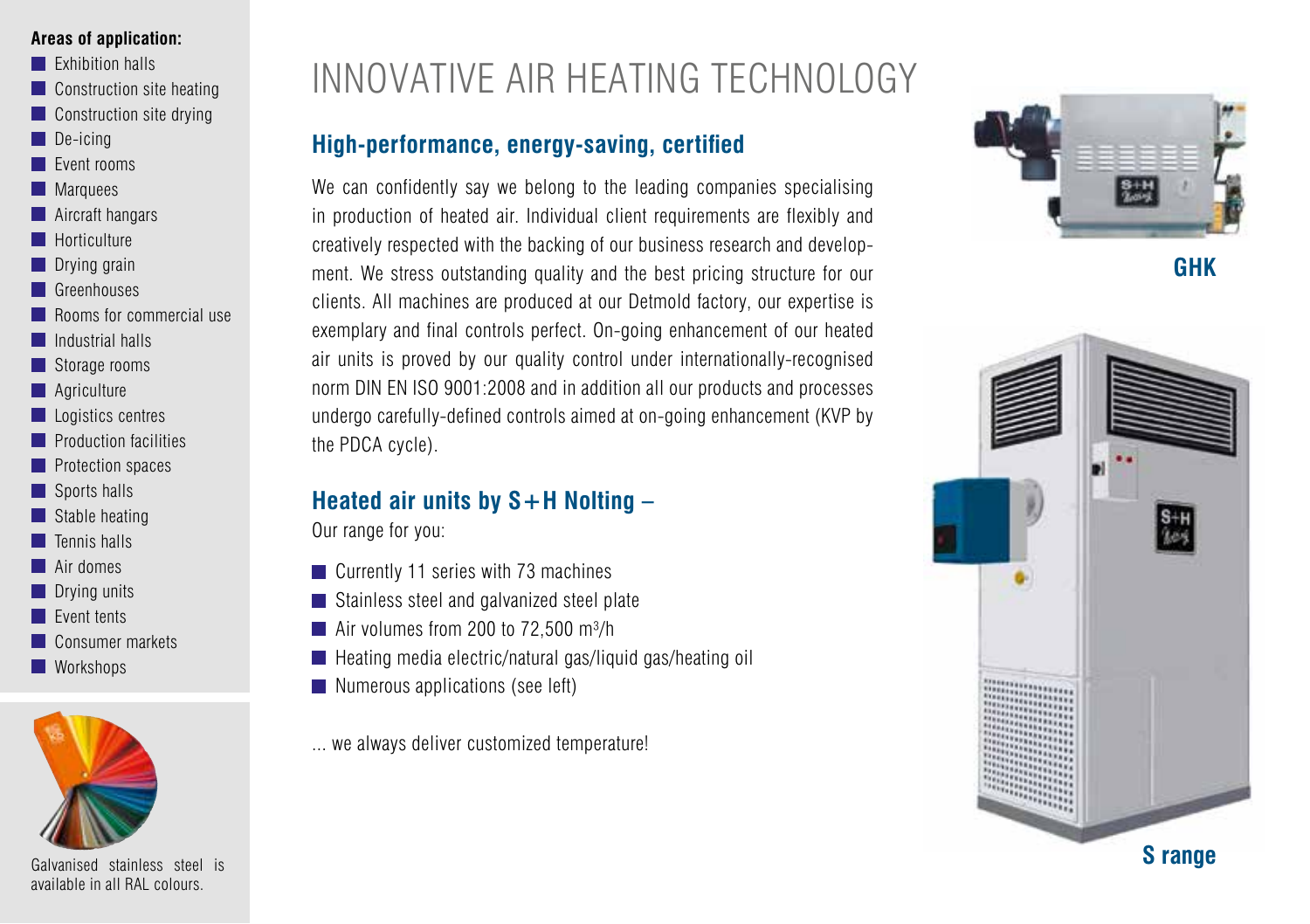

### **MOBILE CENTRAL HEATING UNITS**

Rapid heating of various areas.

Compact, stackable, robust, high-performance, economical, long-life: Our KL series with air volumes of 4,500 to 25,100 m<sup>3</sup>/h meets the highest expectations of demanding renting companies of heated air units.

Specially designed for automatic, problem-free heating, they are mainly used to heat buildings and large halls and festival tents and in industrial buildings to protect against power outages. Other machines of this type: HLF and HSW-T.



### **OPTIMAL STABLE TEMPERATURES**

Good for the health and efficiency of your animals.

With air volumes of 200 to  $6,900$  m<sup>3</sup>/h and 28 types we provide an exemplary wide range of warm air heaters for agricultural use that proved a success worldwide.

Heating media electric/natural gas/LPG/heating oil EL. All types are made of stainless steel (resistant to damaging stable air), there are half- and fully-automatic: GHK-EZ, GHK, GK 65, HSW, NE, NG-L, NG-LF.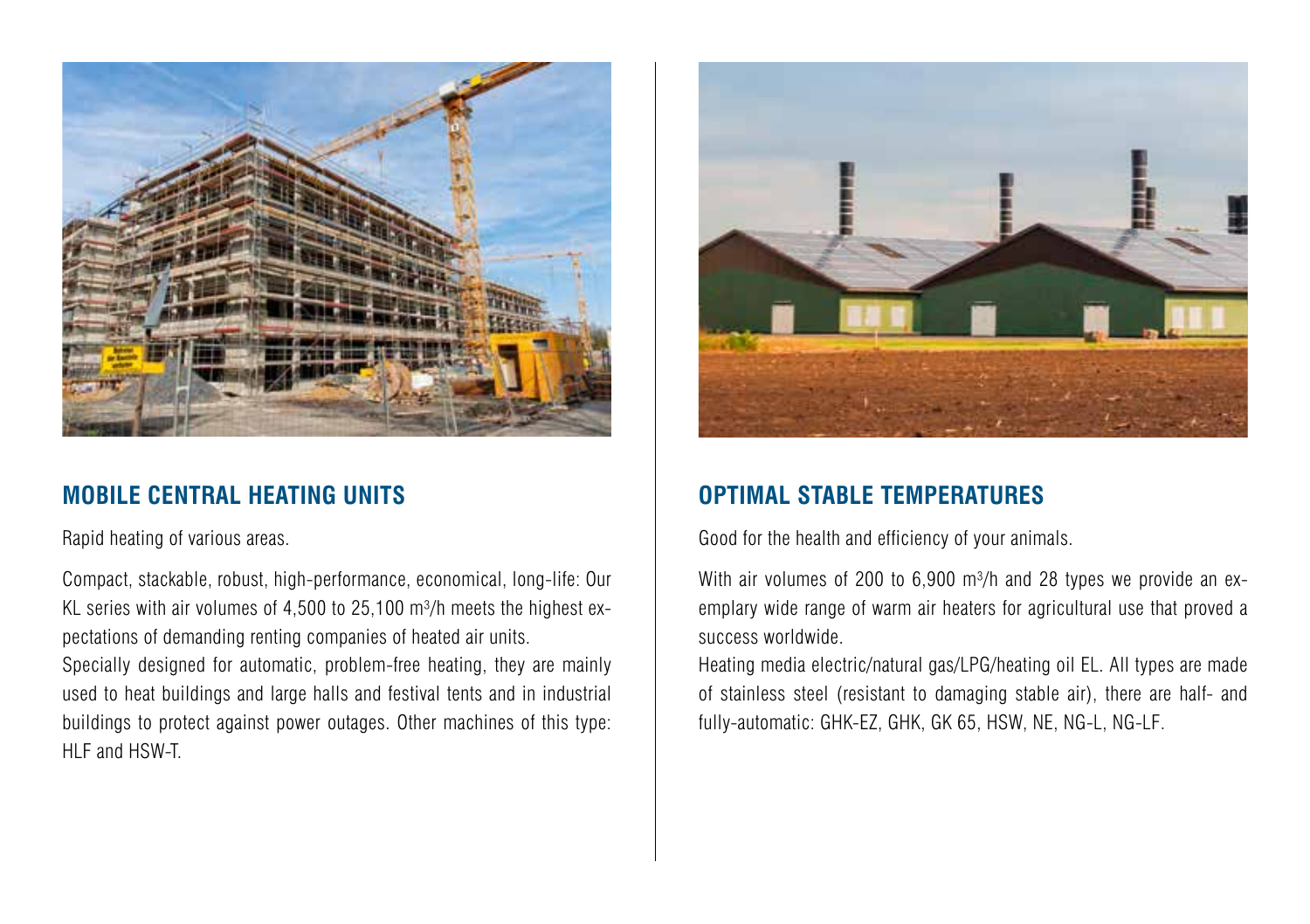

### **HEAT WITHOUT LEAD-TIME**

For glass and sheet greenhouses of all sizes.

With our current 37 types (air volumes of 900 to  $72,500$  m $\frac{3}{h}$ ) we can fulfil almost all requirements quickly, economically and silently. Heating media electric/ heating oil EL/natural gas/liquid gas High safety standards and favourable consumption figures, mobile or stationary, steel and galvanised stainless steel (available in all RAL colours), approved and TÜVtested under DIN EN 13842… we fulfil all your requirements flexibly and ensure energy savings to minimise costs.

Types: NE (fully wired), HLF (mobile) und S/L (standing/lying).



### **HEAT FOR THE AVIATION INDUSTRY**

Rapid heating and ventilation for aircraft hangars.

Our S/L range (stationary/lying) with 28 types and air volumes of 2,800 to  $72,500$  m<sup>3</sup>/h in series meets almost all requirements. Equipped with high-performance fan burners all types offer the energy-saving effect of direct heating: Transportation losses through storage media such as steam and water are prevented, and very rapid heating is the positive result! Connection of several S/L machines is also possible as is a weather-proof version. Upon request these warm air heaters come complete with burners, ducting, exhaust gas unit and special accessories… tell us your desires.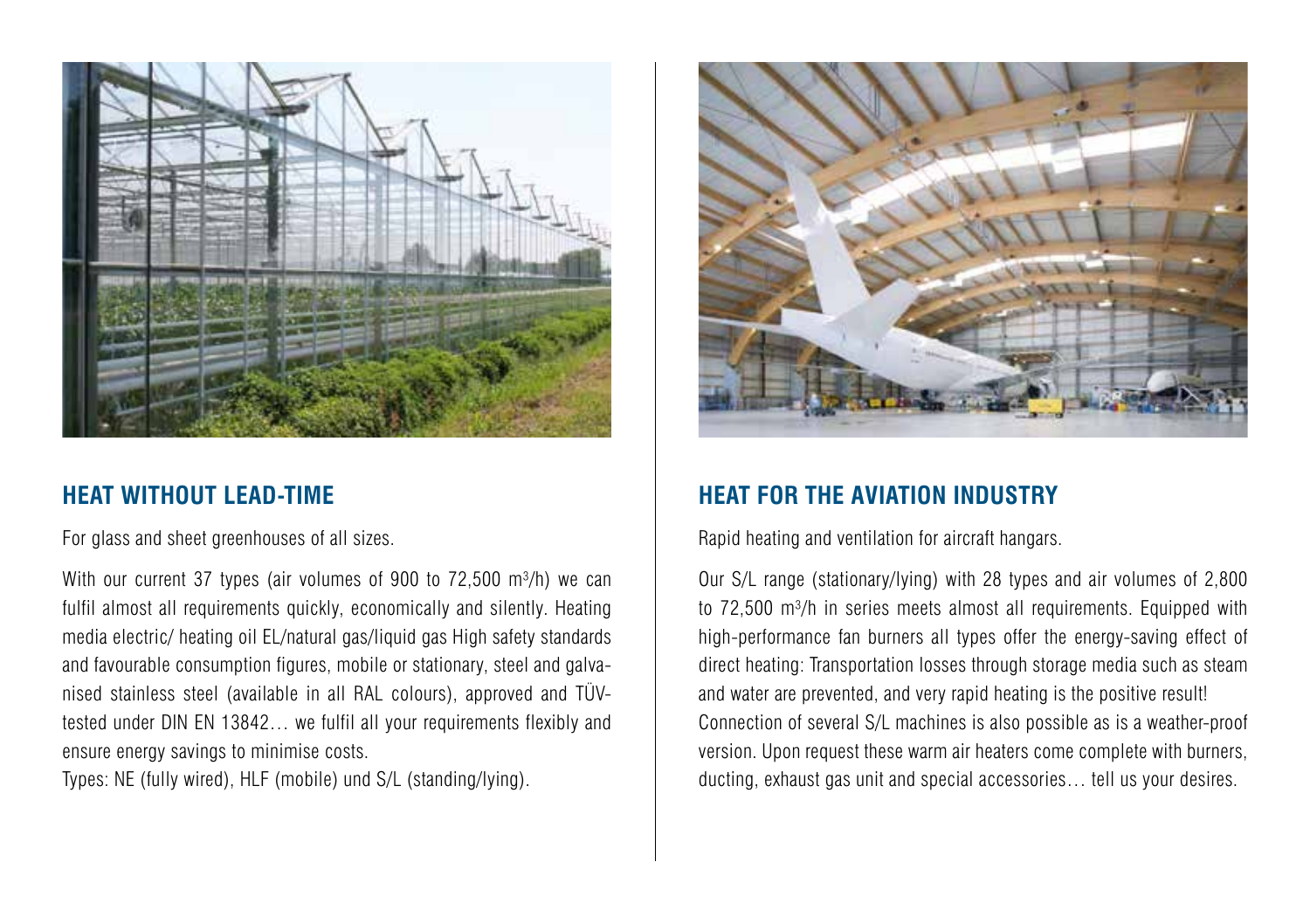

### **GOOD CLIMATE FOR CELEBRATION**

Inclusive and mobile for tents and halls.

The heated air units in our HLF series are mobile, robust and reliable. Movement is easy in the most difficult terrain, so arrange rapid heating with targeted air at the right place: with air volumes of 2,400 to 11,000  $m^3/h!$ Various configurations are possible (for example retro-fitting for oil heating, oil drip tray and tank, heated air hoses, hose connection for recirculation mode). For very large events or exhibition/fair halls the mobile and stackable warm air heaters in our KL range with air volumes of 4,500 to 25,100 m<sup>3</sup>/h offer almost unlimited possibilities.



### **ACCELERATED DRYING**

Convective  $+$  high temperature drying!

For many applications our high temperature machines with output temperatures up to 300 °C and nominal performance up to 700 kW in combination with convective drying are most effective: The drying process is accelerated and improved and performance increases markedly.

Our offer: We can optimise for you all factors of a drying process, making it a highly efficient system – e.g. for application in the food industry and as air preheating in industry.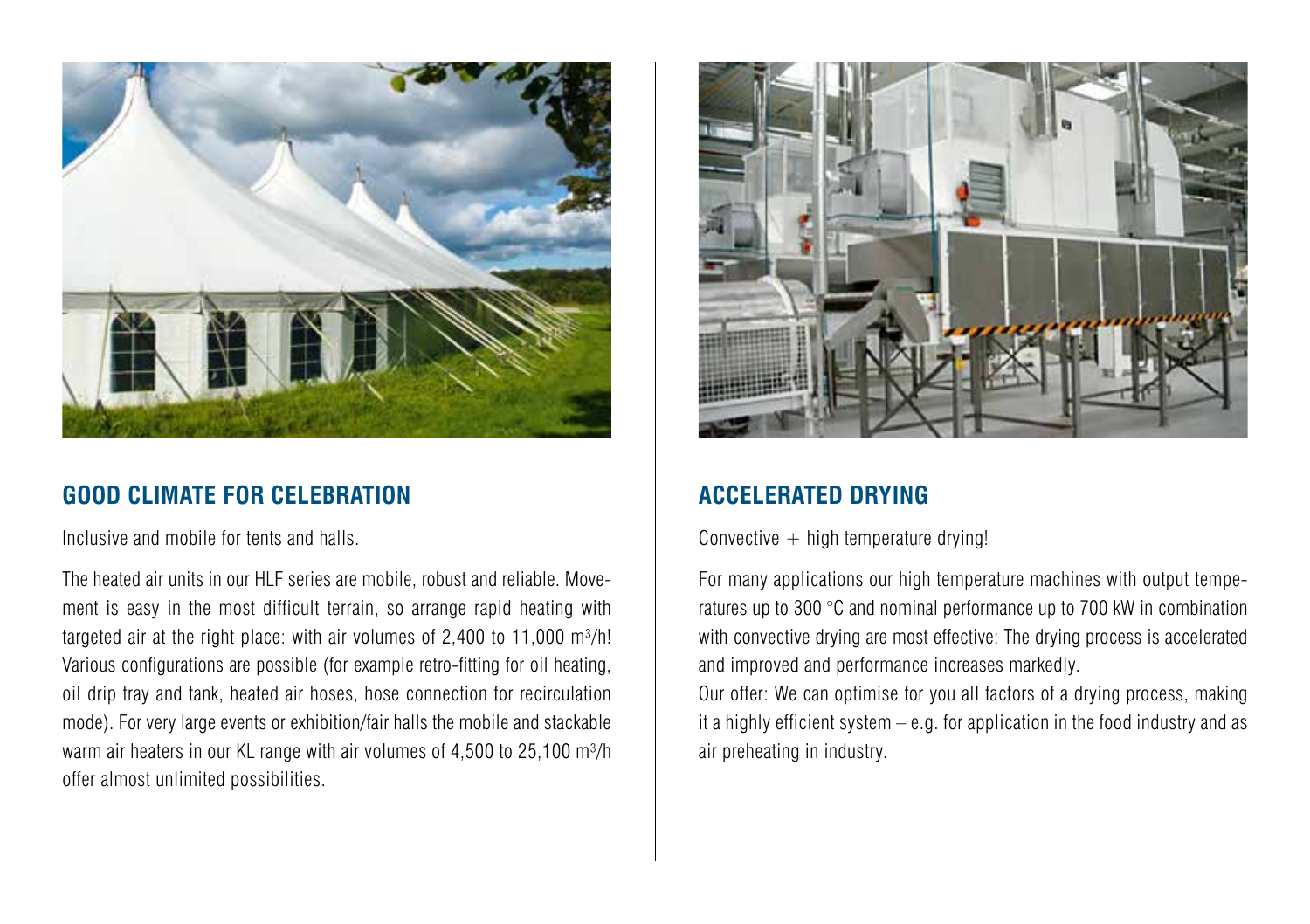Air heating technology S+H Nolting: Tested & certified!



### **DIN EN 1090 SECTIONS 1**







Galvanised stainless steel is available in all RAL colours.

## PRESSUR E CONTROL BLOW E R

### **Used reliably worldwide**

Nolting pressure control systems combine ambient air drying and pressure increase with redundant running ventilators, ad sorption dryers and memory programmable controls (wind, snow and pressure sensors).

### **Air cushion/foil cushion roofs**

The basic configuration makes several sizes available that can be combined and modified for very large roof areas and cushion volumes. Through integration of additional components all pres sure control blowers can be used to cast shade (movable middle part of air cushion). All machines are also available with fre quency converter.

### **Air domes**

These are relatively quick to assemble and are an interesting, cost-effective alternative to large constructions. Since there are many configuration possibilities (size, form, colour) and applications available (sport, events, exhibitions, storage/ lo gistics, production), the worldwide total of air domes has been growing over the years... even in places where hostile climatic conditions exist. Use our experience to your advantage – we are happy to advise you.



**K range**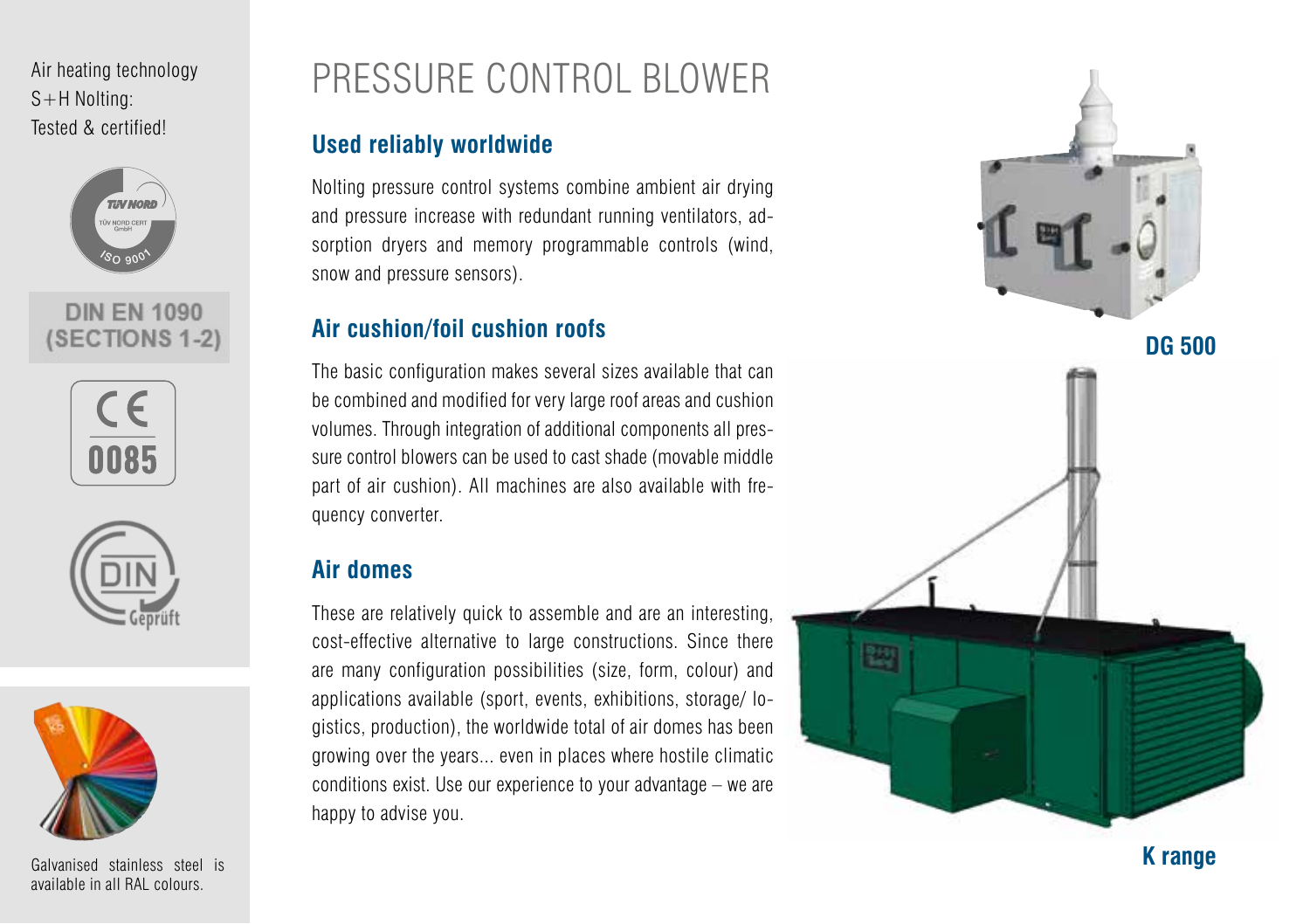

### **WIDE BREADTH**

Air cushion roofs for innovative construction.

Our pressure control systems were specially developed for air cushion/foil cushion roofs and flexible special constructions. There are units for roof areas up to  $5,000$  m<sup>2</sup> (pressure to  $2,600$  pa) that can be combined and modified for large roof areas and cushion volumes (also for shade). The performance and quality of our pressure control systems/ pressure fans is demonstrated by their multiple domestic and international applications –see next page.



### **VARIED USES**

#### Air domes pay off!

Our blowers offer air volumes of 10,400 to 44,500 m<sup>3</sup>/h and are designed to use heating media in the form of heating oil EL/natural gas/LPG/electricity and hot water. There are special versions with increased performance for planners and architects to design large air domes for various purposes. Since all components are carefully interrelated, we also deliver entrances (emergency and revolving doors and locks for persons and goods) and sensor controls for wind and snow, controls for hall pressure and/or ambient temperature (daily, nightly and weekly programming) and remote control by internet or SMS.